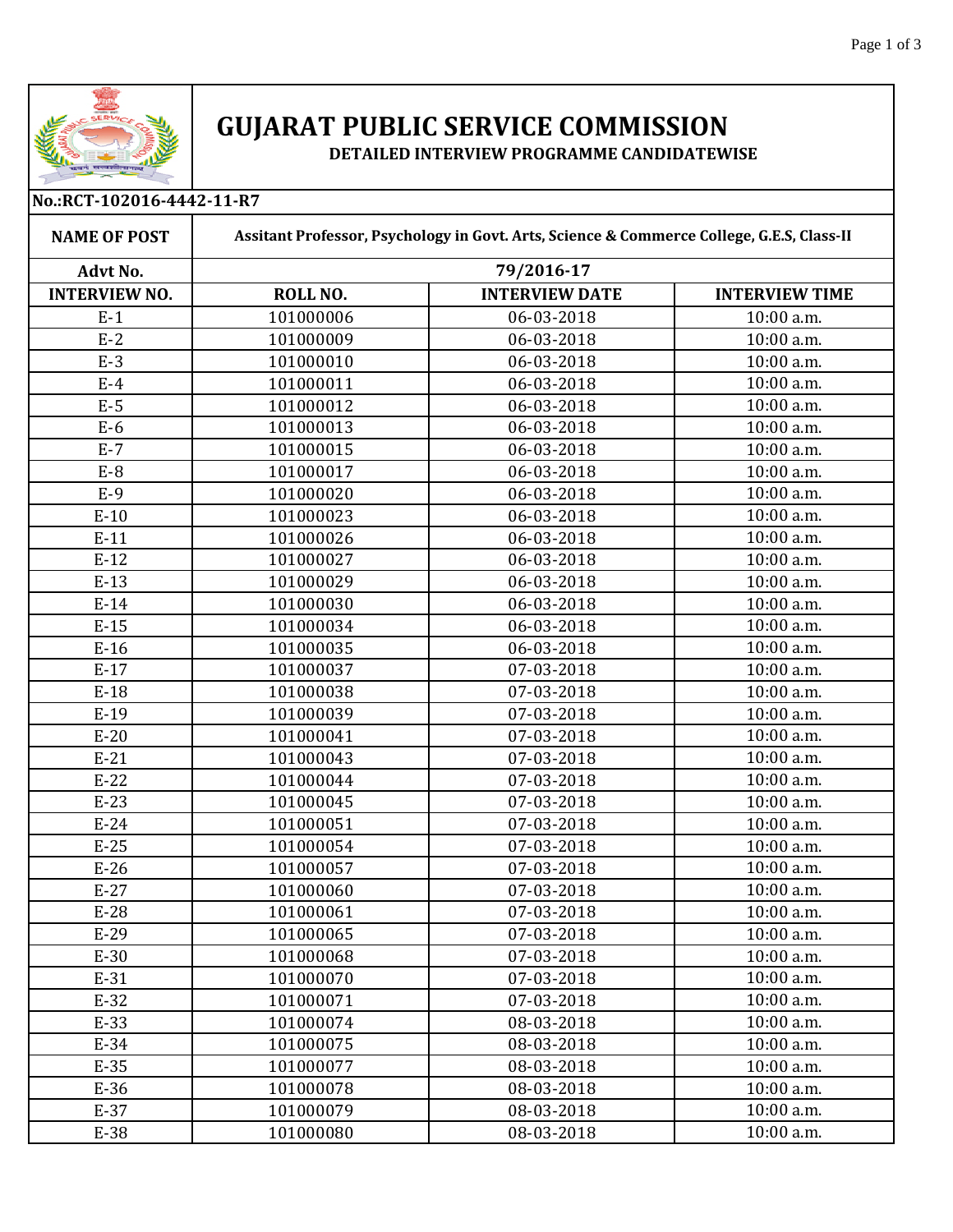| <b>INTERVIEW NO.</b> | ROLL NO.  | <b>INTERVIEW DATE</b> | <b>INTERVIEW TIME</b> |
|----------------------|-----------|-----------------------|-----------------------|
| E-39                 | 101000083 | 08-03-2018            | 10:00 a.m.            |
| $E-40$               | 101000084 | 08-03-2018            | 10:00 a.m.            |
| $E-41$               | 101000087 | 08-03-2018            | 10:00 a.m.            |
| $E-42$               | 101000088 | 08-03-2018            | 10:00 a.m.            |
| $E-43$               | 101000091 | 08-03-2018            | 10:00 a.m.            |
| $E-44$               | 101000092 | 08-03-2018            | 10:00 a.m.            |
| $E-45$               | 101000093 | 08-03-2018            | 10:00 a.m.            |
| $E-46$               | 101000096 | 08-03-2018            | 10:00 a.m.            |
| $E-47$               | 101000097 | 08-03-2018            | 10:00 a.m.            |
| $E-48$               | 101000100 | 08-03-2018            | 10:00 a.m.            |
| $E-49$               | 101000102 | 12-03-2018            | 10:00 a.m.            |
| $E-50$               | 101000103 | 12-03-2018            | 10:00 a.m.            |
| $E-51$               | 101000104 | 12-03-2018            | 10:00 a.m.            |
| $E-52$               | 101000106 | 12-03-2018            | 10:00 a.m.            |
| $E-53$               | 101000107 | 12-03-2018            | 10:00 a.m.            |
| $E-54$               | 101000109 | 12-03-2018            | 10:00 a.m.            |
| $E-55$               | 101000112 | 12-03-2018            | 10:00 a.m.            |
| E-56                 | 101000118 | 12-03-2018            | 10:00 a.m.            |
| $E-57$               | 101000120 | 12-03-2018            | 10:00 a.m.            |
| E-58                 | 101000121 | 12-03-2018            | 10:00 a.m.            |
| $E-59$               | 101000122 | 12-03-2018            | 10:00 a.m.            |
| $E-60$               | 101000123 | 12-03-2018            | 10:00 a.m.            |
| $E-61$               | 101000124 | 12-03-2018            | 10:00 a.m.            |
| $E-62$               | 101000126 | 12-03-2018            | 10:00 a.m.            |
| $E-63$               | 101000128 | 12-03-2018            | 10:00 a.m.            |
| $E-64$               | 101000129 | 12-03-2018            | 10:00 a.m.            |
| $E-65$               | 101000130 | 13-03-2018            | 10:00 a.m.            |
| E-66                 | 101000132 | 13-03-2018            | 10:00 a.m.            |
| $E-67$               | 101000136 | 13-03-2018            | 10:00 a.m.            |
| E-68                 | 101000139 | 13-03-2018            | 10:00 a.m.            |
| E-69                 | 101000140 | 13-03-2018            | 10:00 a.m.            |
| $E-70$               | 101000142 | 13-03-2018            | $10:00$ a.m.          |
| $E-71$               | 101000151 | 13-03-2018            | 10:00 a.m.            |
| $E-72$               | 101000154 | 13-03-2018            | 10:00 a.m.            |
| $E-73$               | 101000155 | 13-03-2018            | 10:00 a.m.            |
| $E-74$               | 101000156 | 13-03-2018            | 10:00 a.m.            |
| $E-75$               | 101000157 | 13-03-2018            | 10:00 a.m.            |
| $E-76$               | 101000158 | 13-03-2018            | 10:00 a.m.            |
| $E-77$               | 101000159 | 13-03-2018            | 10:00 a.m.            |
| $E-78$               | 101000161 | 13-03-2018            | 10:00 a.m.            |
| $E-79$               | 101000164 | 13-03-2018            | 10:00 a.m.            |
| E-80                 | 101000166 | 13-03-2018            | 10:00 a.m.            |
| E-81                 | 101000168 | 14-03-2018            | 10:00 a.m.            |
| E-82                 | 101000169 | 14-03-2018            | 10:00 a.m.            |
| E-83                 | 101000172 | 14-03-2018            | 10:00 a.m.            |
| E-84                 | 101000174 | 14-03-2018            | 10:00 a.m.            |
| E-85                 | 101000175 | 14-03-2018            | 10:00 a.m.            |